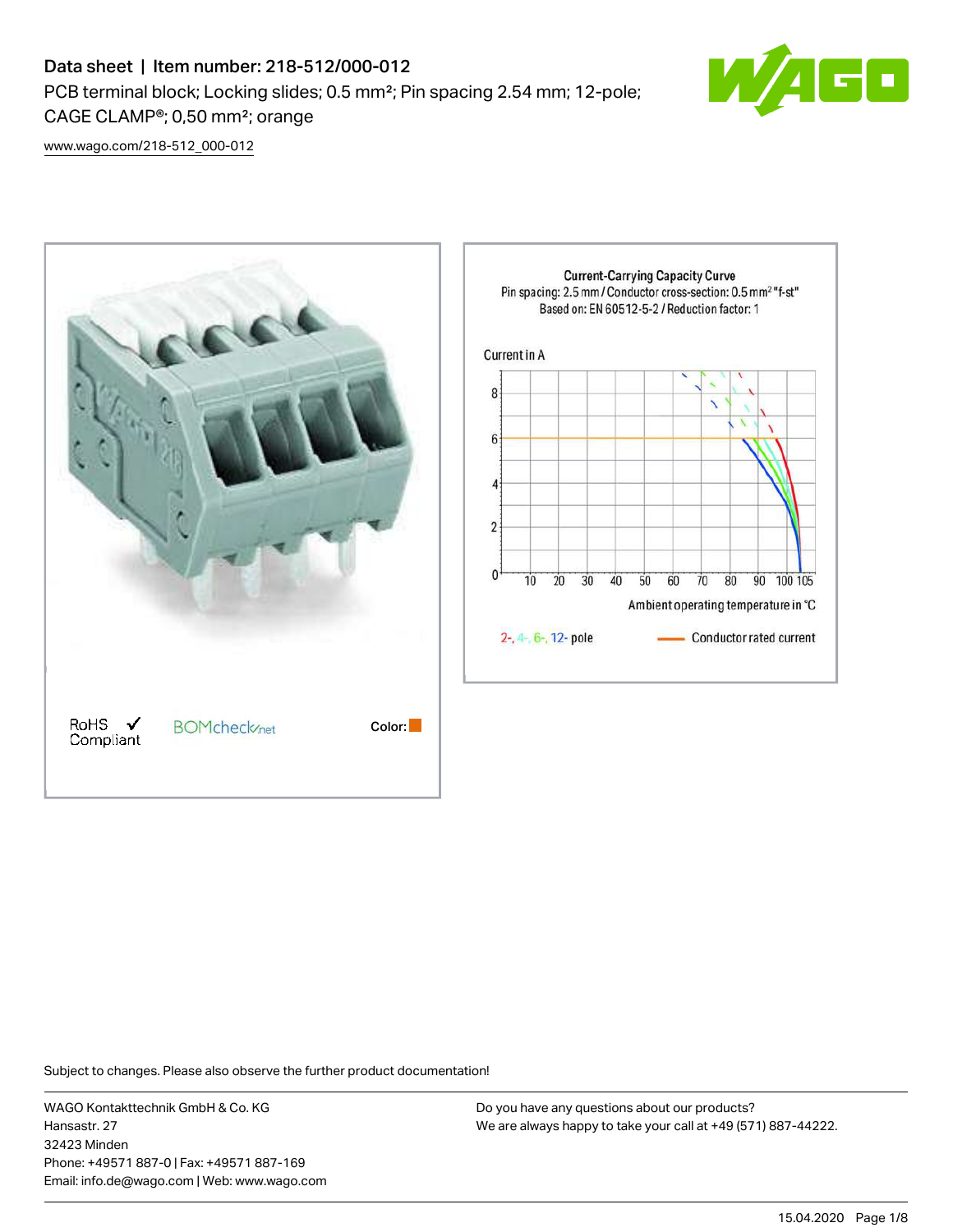



# Item description

- $\blacksquare$ Terminal strips are just 8.1 mm tall and feature an innovative, locking slide-actuated CAGE CLAMP®
- $\blacksquare$ Several clamping units can be held open simultaneously
- $\blacksquare$ Easily terminate stranded conductors in

tight spaces (e.g., bus connectors)

# Data

# Electrical data

#### Ratings per IEC/EN 60664-1

| Ratings per                     | IEC/EN 60664-1 |
|---------------------------------|----------------|
| Rated voltage (III / 3)         | 80 V           |
| Rated impulse voltage (III / 3) | $2.5$ kV       |
| Rated voltage (III / 2)         | 160 V          |
| Rated impulse voltage (III / 2) | $2.5$ kV       |

Subject to changes. Please also observe the further product documentation!

WAGO Kontakttechnik GmbH & Co. KG Hansastr. 27 32423 Minden Phone: +49571 887-0 | Fax: +49571 887-169 Email: info.de@wago.com | Web: www.wago.com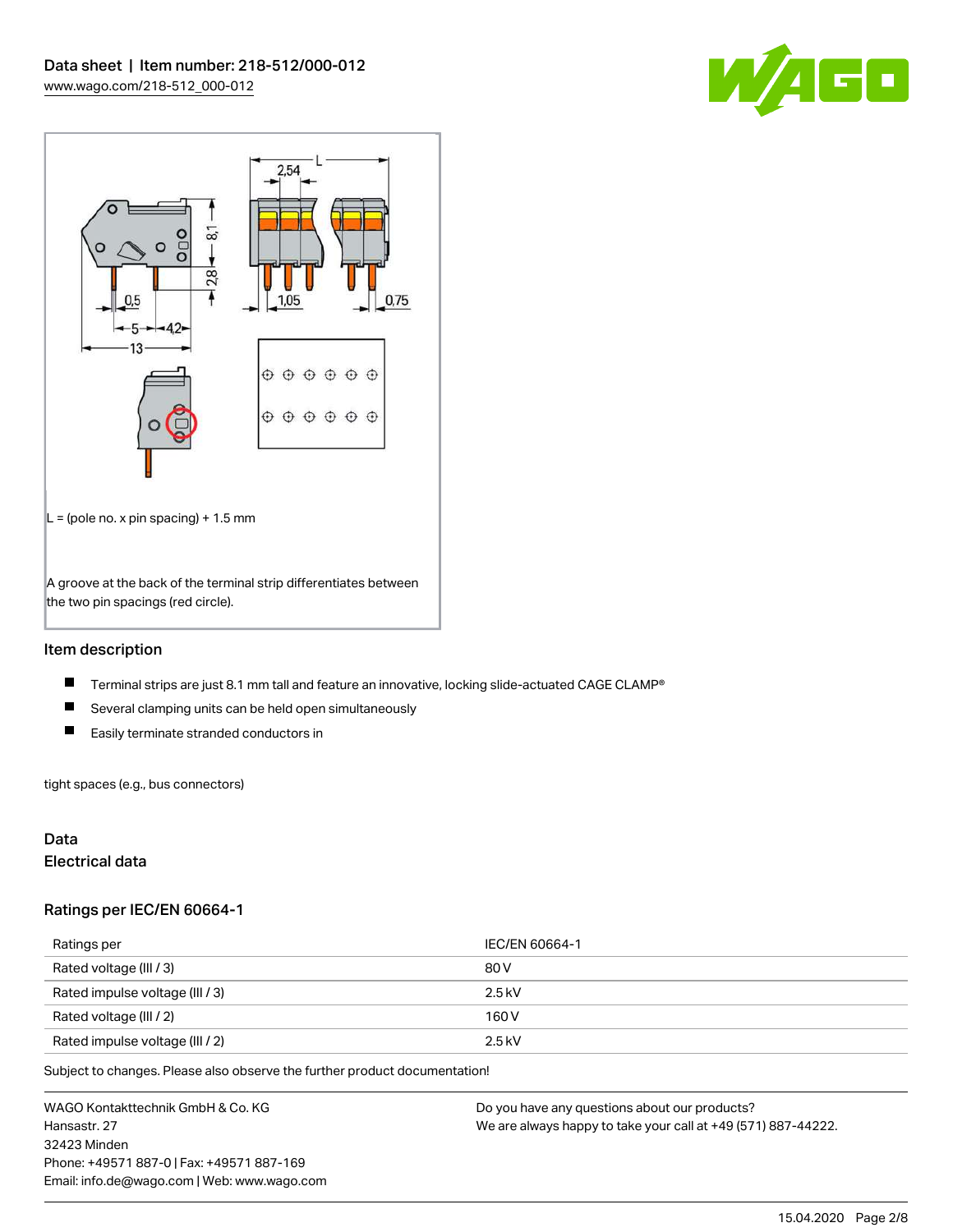[www.wago.com/218-512\\_000-012](http://www.wago.com/218-512_000-012)



| Rated voltage (II / 2)         | 320 V                                                                 |
|--------------------------------|-----------------------------------------------------------------------|
| Rated impulse voltage (II / 2) | 2.5 kV                                                                |
| Rated current                  | 6 A                                                                   |
| Legend (ratings)               | $(III / 2)$ $\triangle$ Overvoltage category III / Pollution degree 2 |

# Approvals per UL 1059

| Rated voltage UL (Use Group B) | 150 V   |
|--------------------------------|---------|
| Rated current UL (Use Group B) |         |
| Approvals per                  | UL 1059 |

# Approvals per CSA

| Rated voltage CSA (Use Group B) | 150 V |
|---------------------------------|-------|
| Rated current CSA (Use Group B) |       |

# Connection data

| Connection technology                                       | CAGE CLAMP                                                                                                                                                                          |
|-------------------------------------------------------------|-------------------------------------------------------------------------------------------------------------------------------------------------------------------------------------|
| Actuation type                                              | Slider                                                                                                                                                                              |
| Solid conductor                                             | $0.080.5$ mm <sup>2</sup> / 28  20 AWG                                                                                                                                              |
| Fine-stranded conductor                                     | $0.080.5$ mm <sup>2</sup> / 28  20 AWG                                                                                                                                              |
| Fine-stranded conductor with ferrule with plastic collar    | $0.25$ mm <sup>2</sup>                                                                                                                                                              |
| Fine-stranded conductor with ferrule without plastic collar | $0.25$ mm <sup>2</sup>                                                                                                                                                              |
| Strip length                                                | $56$ mm $/ 0.20.24$ inch                                                                                                                                                            |
| Conductor entry angle to the PCB                            | $40^{\circ}$                                                                                                                                                                        |
| No. of poles                                                | 12                                                                                                                                                                                  |
| Total number of connection points                           | 12                                                                                                                                                                                  |
| Total number of potentials                                  | 12                                                                                                                                                                                  |
| Number of connection types                                  |                                                                                                                                                                                     |
| Number of levels                                            | 1                                                                                                                                                                                   |
| Note (conductor cross-section)                              | Terminating 0.75 mm <sup>2</sup> /18 AWG conductors is possible; however<br>insulation diameter allows only every other clamping unit to be<br>terminated with this conductor size. |

## Geometrical Data

| Pin spacing | 2,54 mm / 0.1 inch    |
|-------------|-----------------------|
| Width       | 31,98 mm / 1.259 inch |
| Height      | 10,9 mm / 0.429 inch  |

Subject to changes. Please also observe the further product documentation!

| WAGO Kontakttechnik GmbH & Co. KG           | Do you have any questions about our products?                 |
|---------------------------------------------|---------------------------------------------------------------|
| Hansastr, 27                                | We are always happy to take your call at +49 (571) 887-44222. |
| 32423 Minden                                |                                                               |
| Phone: +49571 887-01 Fax: +49571 887-169    |                                                               |
| Email: info.de@wago.com   Web: www.wago.com |                                                               |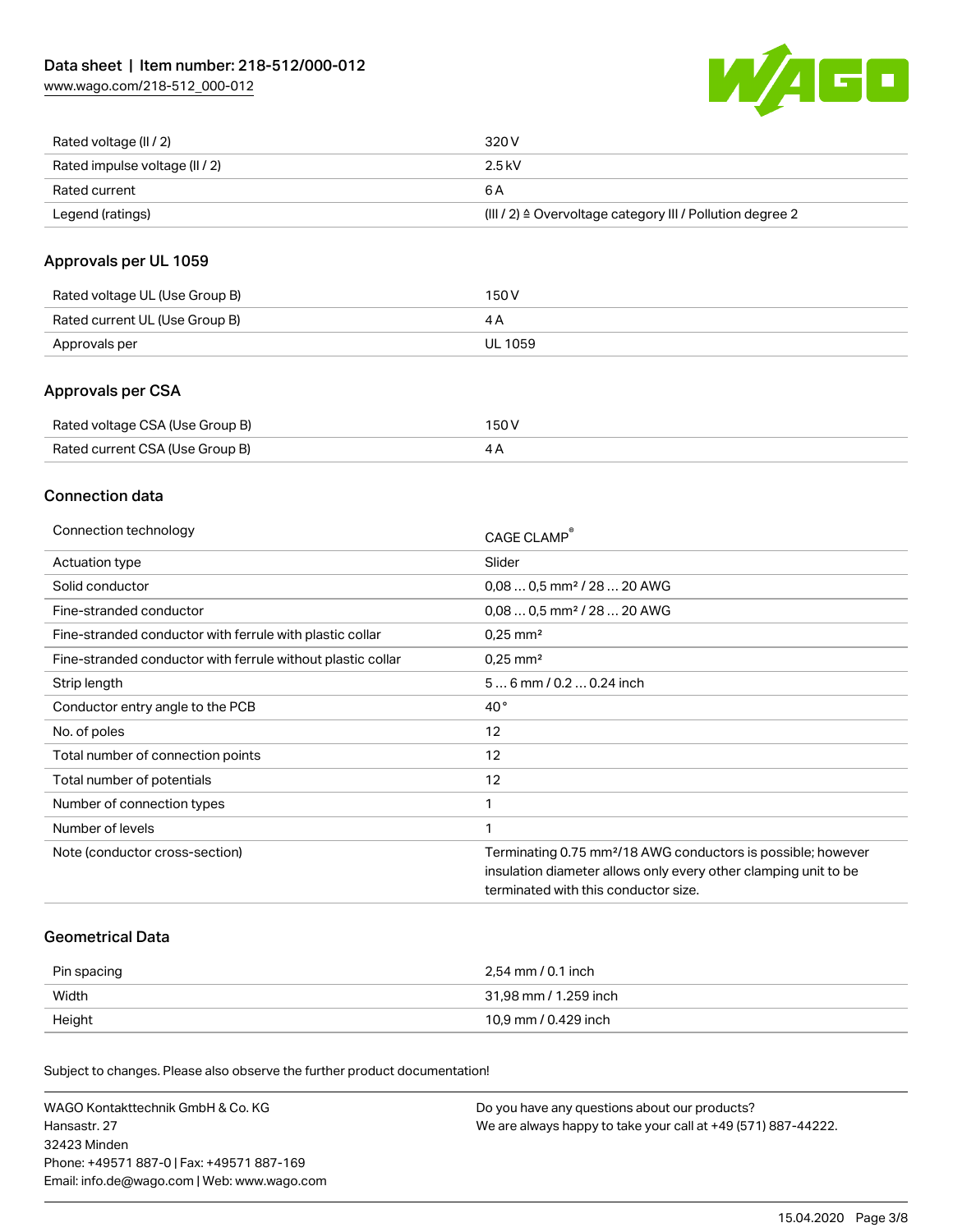[www.wago.com/218-512\\_000-012](http://www.wago.com/218-512_000-012)



| Height from the surface           | 8,1 mm / 0.319 inch        |
|-----------------------------------|----------------------------|
| Depth                             | 13 mm / 0.512 inch         |
| Solder pin length                 | 2.8 mm                     |
| Solder pin dimensions             | $0.5 \times 0.75$ mm       |
| Drilled hole diameter (tolerance) | $1.1$ <sup>(+0,1)</sup> mm |

# PCB contact

| PCB contact                         | THT                                      |
|-------------------------------------|------------------------------------------|
| Solder pin arrangement              | over the entire terminal strip (in-line) |
| Number of solder pins per potential |                                          |

## Material Data

| Color                       | orange                                |
|-----------------------------|---------------------------------------|
| Material group              |                                       |
| Insulating material         | Polyamide 66 (PA 66)                  |
| Flammability class per UL94 | V <sub>0</sub>                        |
| Clamping spring material    | Chrome nickel spring steel (CrNi)     |
| Contact material            | Electrolytic copper $(E_{\text{Cl}})$ |
| Contact plating             | tin-plated                            |
| Fire load                   | 0.051 MJ                              |
| Weight                      | 4g                                    |
|                             |                                       |

## Environmental Requirements

| $\cdots$<br>Limit temperature range<br>.<br>.<br>the contract of the contract of the contract of the contract of the contract of the contract of the contract of | 105 °C<br>$\overline{\phantom{a}}$<br>-61<br>υυ<br> |
|------------------------------------------------------------------------------------------------------------------------------------------------------------------|-----------------------------------------------------|
|------------------------------------------------------------------------------------------------------------------------------------------------------------------|-----------------------------------------------------|

## Commercial data

WУ

| $D_2 \cap k_2$ | <b>BOX</b> |
|----------------|------------|
| .:kadind tvbe  |            |
| <b>GTIN</b>    | 78548      |

# Approvals / Certificates

| Country specific Approvals |  |
|----------------------------|--|
|                            |  |

|      |                                 |                                 | Certificate |
|------|---------------------------------|---------------------------------|-------------|
| Logo | Approval                        | <b>Additional Approval Text</b> | name        |
| Æ    | CSA<br>DEKRA Certification B.V. | C22.2 No. 158                   | 1565656     |

Subject to changes. Please also observe the further product documentation!

WAGO Kontakttechnik GmbH & Co. KG Hansastr. 27 32423 Minden Phone: +49571 887-0 | Fax: +49571 887-169 Email: info.de@wago.com | Web: www.wago.com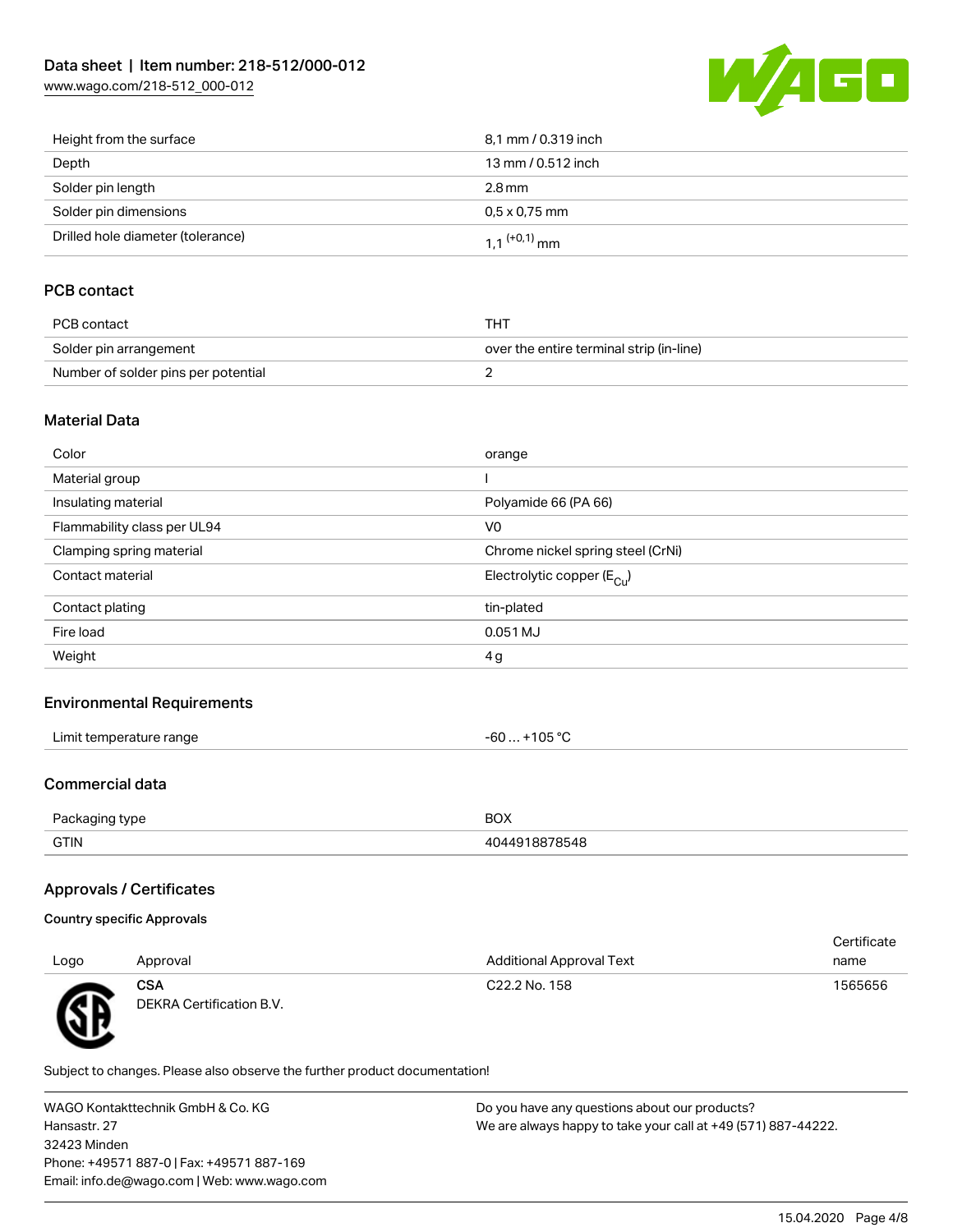

#### UL-Approvals

|          |                                     |                                 | Certificate         |
|----------|-------------------------------------|---------------------------------|---------------------|
| Logo     | Approval                            | <b>Additional Approval Text</b> | name                |
| L<br>. . | UL<br>UL International Germany GmbH | <b>UL 1059</b>                  | 20190630-<br>E45172 |

#### **Counterpart**

# Compatible products

| check   |                                                                                                                                                                                                |                                  |
|---------|------------------------------------------------------------------------------------------------------------------------------------------------------------------------------------------------|----------------------------------|
|         | Item no.: 735-500<br>Test pin; 1 mm Ø; with solder connection for test wire                                                                                                                    | www.wago.com/735-500             |
| ferrule |                                                                                                                                                                                                |                                  |
|         | Item no.: 216-131<br>Ferrule; Sleeve for 0.25 mm <sup>2</sup> / AWG 24; uninsulated; electro-tin plated                                                                                        | www.wago.com/216-131             |
|         | Item no.: 216-151<br>Ferrule; Sleeve for 0.25 mm <sup>2</sup> / AWG 24; uninsulated; electro-tin plated                                                                                        | www.wago.com/216-151             |
|         | Item no.: 216-301<br>Ferrule; Sleeve for 0.25 mm <sup>2</sup> / AWG 24; insulated; electro-tin plated; yellow                                                                                  | www.wago.com/216-301             |
|         | Item no.: 216-321<br>Ferrule; Sleeve for 0.25 mm <sup>2</sup> / AWG 24; insulated; electro-tin plated; yellow                                                                                  | www.wago.com/216-321             |
| tools   |                                                                                                                                                                                                |                                  |
|         | Item no.: 210-648<br>Operating tool; Blade: 2.5 x 0.4 mm; with a partially insulated shaft; angled; short                                                                                      | www.wago.com/210-648             |
|         | Item no.: 210-719<br>Operating tool; Blade: 2.5 x 0.4 mm; with a partially insulated shaft                                                                                                     | www.wago.com/210-719             |
|         | Marking accessories                                                                                                                                                                            |                                  |
|         | Item no.: 210-331/254-202<br>Marking strips; as a DIN A4 sheet; MARKED; 1-16 (400x); Height of marker strip: 2.3 mm/0.091 in; Strip<br>length 182 mm; Horizontal marking; Self-adhesive; white | www.wago.com/210-331<br>/254-202 |
|         |                                                                                                                                                                                                |                                  |

#### Item no.: 210-331/254-204

Subject to changes. Please also observe the further product documentation!

WAGO Kontakttechnik GmbH & Co. KG Hansastr. 27 32423 Minden Phone: +49571 887-0 | Fax: +49571 887-169 Email: info.de@wago.com | Web: www.wago.com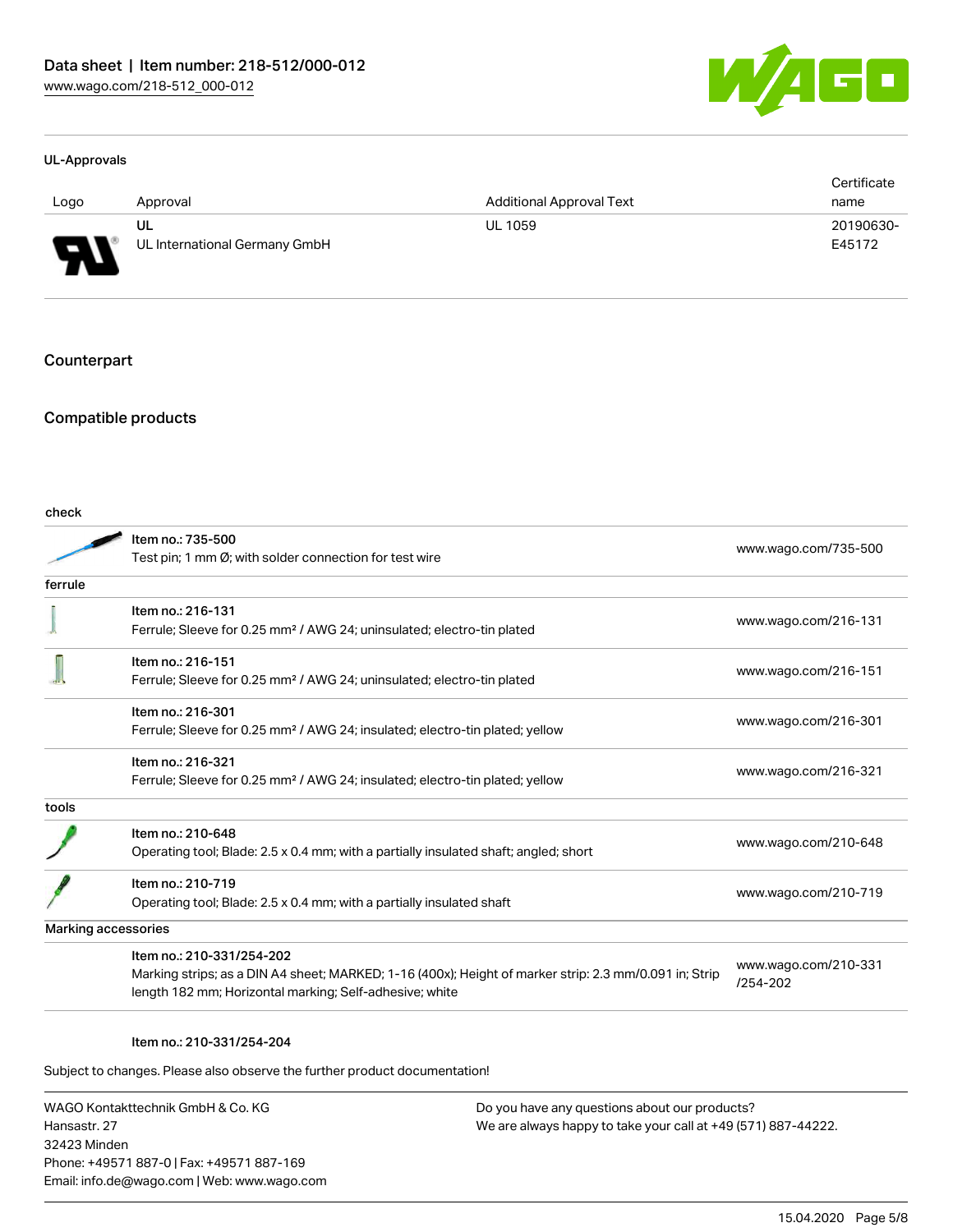

|                                                                                                                                                                                                | Marking strips; as a DIN A4 sheet; MARKED; 17-32 (400x); Height of marker strip: 2.3 mm/0.091 in; Strip<br>length 182 mm; Horizontal marking; Self-adhesive; white                              |                                  | /254-204                         | www.wago.com/210-331 |
|------------------------------------------------------------------------------------------------------------------------------------------------------------------------------------------------|-------------------------------------------------------------------------------------------------------------------------------------------------------------------------------------------------|----------------------------------|----------------------------------|----------------------|
|                                                                                                                                                                                                | Item no.: 210-331/254-206<br>Marking strips; as a DIN A4 sheet; MARKED; 33-48 (400x); Height of marker strip: 2.3 mm/0.091 in; Strip<br>length 182 mm; Horizontal marking; Self-adhesive; white |                                  | www.wago.com/210-331<br>/254-206 |                      |
| Item no.: 210-331/254-207<br>Marking strips; as a DIN A4 sheet; MARKED; 1-48 (100x); Height of marker strip: 2.3 mm/0.091 in; Strip<br>length 182 mm; Horizontal marking; Self-adhesive; white |                                                                                                                                                                                                 | www.wago.com/210-331<br>/254-207 |                                  |                      |
| <b>Downloads</b>                                                                                                                                                                               |                                                                                                                                                                                                 |                                  |                                  |                      |
| Documentation                                                                                                                                                                                  |                                                                                                                                                                                                 |                                  |                                  |                      |
| <b>Additional Information</b><br>Technical explanations                                                                                                                                        |                                                                                                                                                                                                 | Apr 3, 2019                      | pdf<br>3.6 MB                    | Download             |
| CAD/CAE-Data                                                                                                                                                                                   |                                                                                                                                                                                                 |                                  |                                  |                      |
| CAD data                                                                                                                                                                                       |                                                                                                                                                                                                 |                                  |                                  |                      |
|                                                                                                                                                                                                | 2D/3D Models 218-512/000-012                                                                                                                                                                    |                                  | <b>URL</b>                       | Download             |
| <b>CAE</b> data                                                                                                                                                                                |                                                                                                                                                                                                 |                                  |                                  |                      |
|                                                                                                                                                                                                | EPLAN Data Portal 218-512/000-012                                                                                                                                                               |                                  | <b>URL</b>                       | Download             |
| <b>PCB Design</b>                                                                                                                                                                              |                                                                                                                                                                                                 |                                  |                                  |                      |
|                                                                                                                                                                                                | Symbol and Footprint 218-512/000-012                                                                                                                                                            |                                  | <b>URL</b>                       | Download             |
|                                                                                                                                                                                                | CAx data for your PCB design, consisting of "schematic symbols and PCB footprints",<br>allow easy integration of the WAGO component into your development environment.                          |                                  |                                  |                      |
| Supported formats:                                                                                                                                                                             |                                                                                                                                                                                                 |                                  |                                  |                      |
| ш                                                                                                                                                                                              | Accel EDA 14 & 15                                                                                                                                                                               |                                  |                                  |                      |
|                                                                                                                                                                                                | Altium 6 to current version                                                                                                                                                                     |                                  |                                  |                      |
|                                                                                                                                                                                                | Cadence Allegro                                                                                                                                                                                 |                                  |                                  |                      |
|                                                                                                                                                                                                | DesignSpark                                                                                                                                                                                     |                                  |                                  |                      |
|                                                                                                                                                                                                | Eagle Libraries                                                                                                                                                                                 |                                  |                                  |                      |
| KiCad                                                                                                                                                                                          |                                                                                                                                                                                                 |                                  |                                  |                      |
|                                                                                                                                                                                                | <b>Mentor Graphics BoardStation</b>                                                                                                                                                             |                                  |                                  |                      |

WAGO Kontakttechnik GmbH & Co. KG Hansastr. 27 32423 Minden Phone: +49571 887-0 | Fax: +49571 887-169 Email: info.de@wago.com | Web: www.wago.com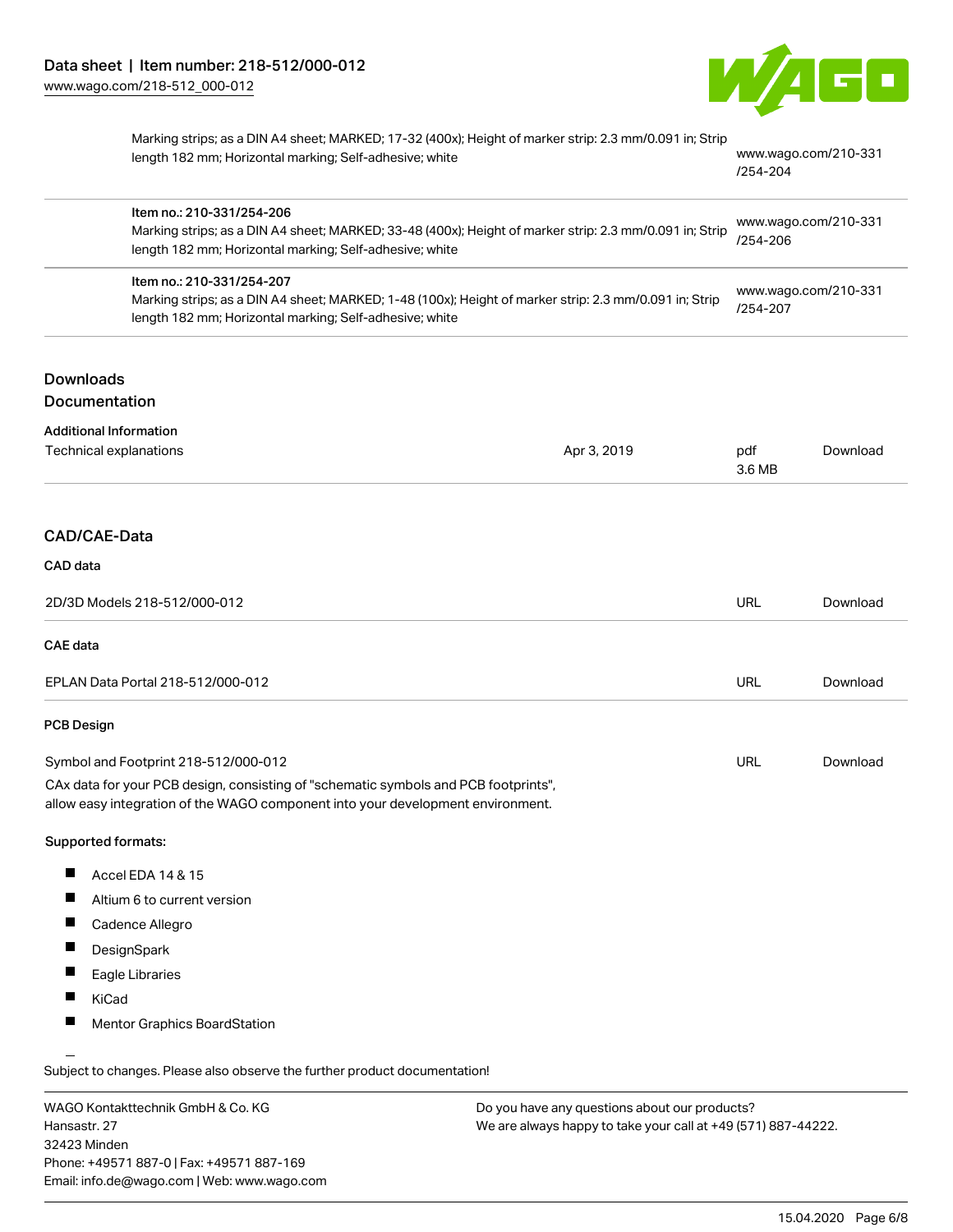

- $\blacksquare$ Mentor Graphics Design Architect
- $\blacksquare$ Mentor Graphics Design Expedition 99 and 2000
- $\blacksquare$ OrCAD 9.X PCB and Capture
- $\blacksquare$ PADS PowerPCB 3, 3.5, 4.X, and 5.X
- П PADS PowerPCB and PowerLogic 3.0
- П PCAD 2000, 2001, 2002, 2004, and 2006
- П Pulsonix 8.5 or newer
- $\blacksquare$ **STL**
- $\blacksquare$ 3D STEP
- $\blacksquare$ TARGET 3001!
- $\blacksquare$ View Logic ViewDraw
- П Quadcept
- $\blacksquare$ Zuken CadStar 3 and 4
- $\blacksquare$ Zuken CR-5000 and CR-8000

PCB Component Libraries (EDA), PCB CAD Library Ultra Librarian

## Installation Notes

#### Conductor termination



Terminating stranded conductors in confined spaces requires a great deal of patience, unless you use the new 218 Series PCB Terminal Strips. The clamping units of these strips can be held open during termination process via integrated locking slide.



Terminating 0.75 mm² (18 AWG) conductors is possible; however, insulation diameter allows only every other clamping unit to be terminated with this conductor size.



Conductor termination: To momentarily open the clamping unit, use screwdriver and then insert a stripped conductor. To open clamping unit for an extended period, move locking slide toward conductor entry hole. Then fully insert stripped conductor and move locking slide back to original position (also possible to perform with fingernail).

Subject to changes. Please also observe the further product documentation!

WAGO Kontakttechnik GmbH & Co. KG Hansastr. 27 32423 Minden Phone: +49571 887-0 | Fax: +49571 887-169 Email: info.de@wago.com | Web: www.wago.com